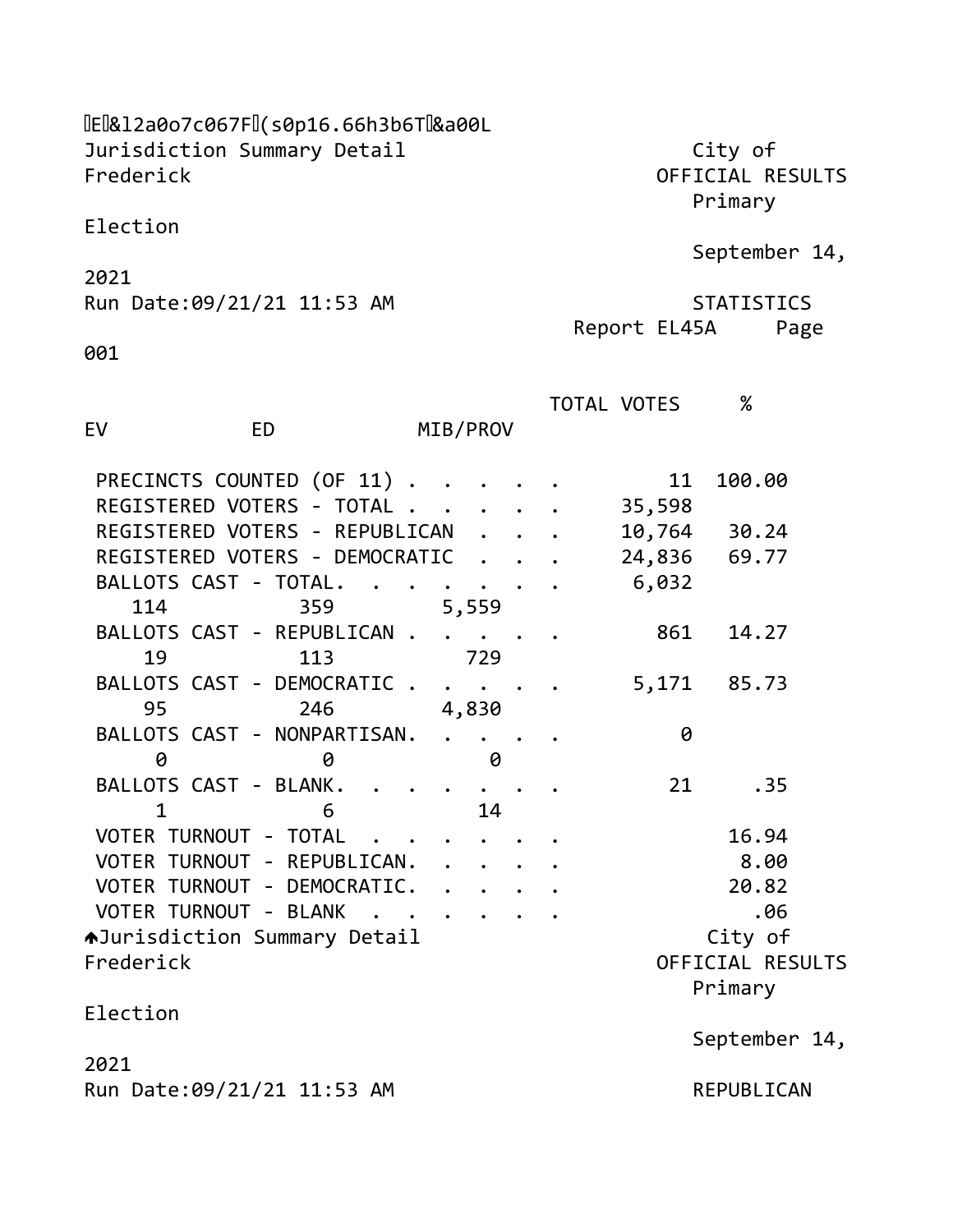Report EL45A Page 002 TOTAL VOTES % EV ED MIB/PROV Mayor (VOTE FOR) 1 Steve Garrahy . . . . . . . . . . 370 43.94 12 54 304 Steven Hammrick . . . . . . . . . 472 56.06 6 53 413 Total . . . . . . . . . 842 18 107 717 Over Votes . . . . . . . . . . 1 0 0 1 Under Votes . . . . . . . . . . 18 1 6 11 AJurisdiction Summary Detail **City of** Frederick OFFICIAL RESULTS Primary Election September 14, 2021 Run Date:09/21/21 11:53 AM DEMOCRATIC Report EL45A Page 003 TOTAL VOTES % EV ED MIB/PROV Mayor (VOTE FOR) 1 Jennifer P. Dougherty . . . . . . 1,512 29.49 24 69 1,419 John Funderburk . . . . . . . . . 282 5.50 5 15 262 Michael C. O'Connor . . . . . . . . 2,242 43.72 41 86 2,115